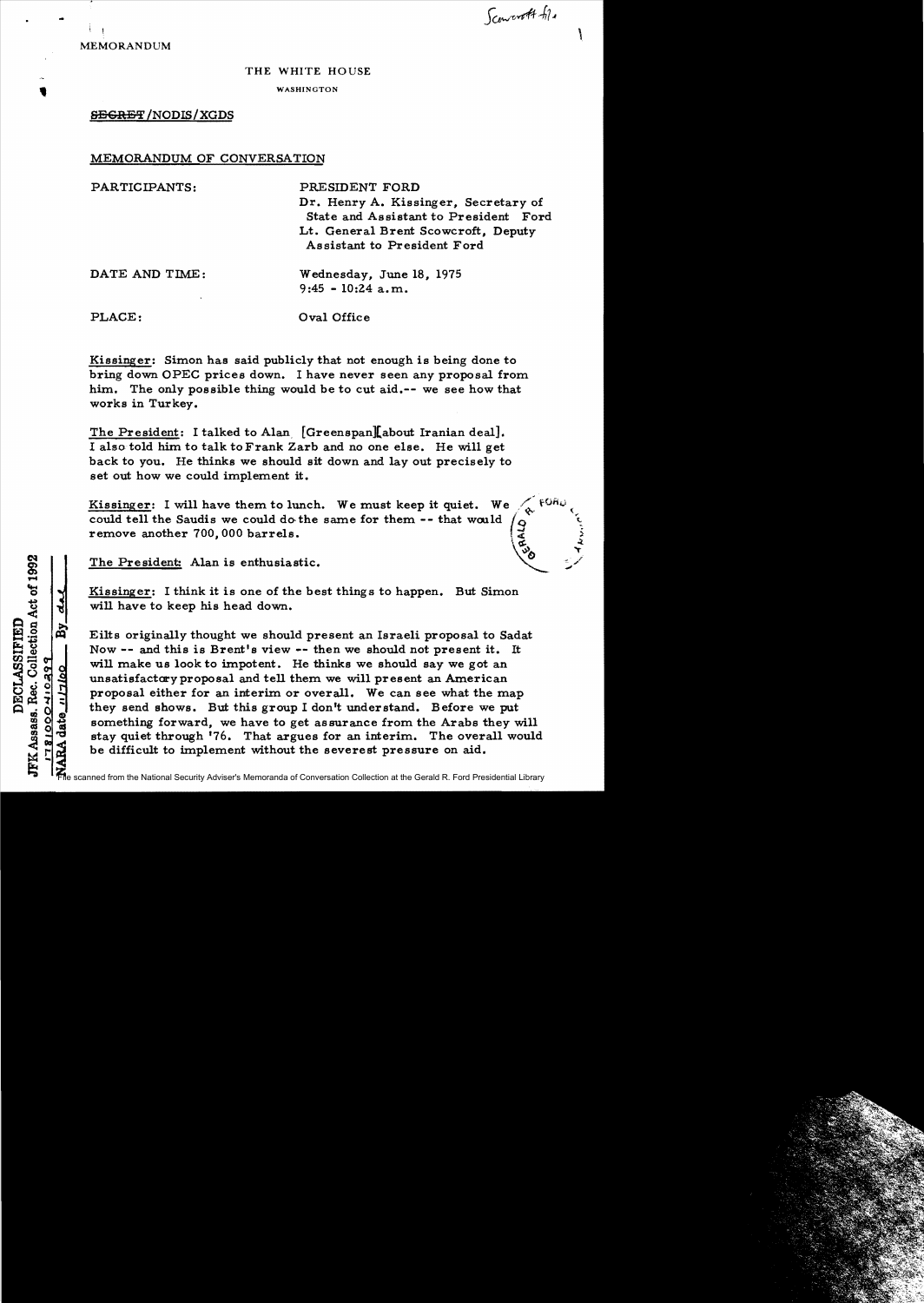The President: How about modifying their proposal to make it acceptable, and present it to both. Then if Israel rejects it, they know what will happen.

-

Kissinger: That is another way. If you go the interim route like this, you would need a commitment from Sadat to hold things through '76. If you come out with an interim and then go for a comprehensive plan next year, you will be accused of whetting Arab appetites.

If you ram an agreement down Israel's throat, then the Syrians will demand something.

If you go for a comprehensive, you will have to be prepared to be severe on aid.

The President: I think it is no better than 50-50 that an interim agreement will work. Then we have laid the basis for a comprehensive plan.

Kissinger: If we knew they would reject it, that is fine. My worry is they might accept it. But you may need to do it to establish the preconditions for a comprehensive.

Let's wait to see what the Israeli map shows. I will have it by Friday morning and we can discuss it.

My Japan Society speech on the 18th discusses the differences between American and Japanese cultures and reaffirms our security commitment.

On the Congo, Mobutu has developed an intense dislike for Deane Hinton. Developments there are worrisom.

The President: Young, in this breakfast group, brought up Nat Davis and Hinton.

Kissinger: The Davis thing is an outrage [the OAU protest against Davis' nomination as Assistant Secretary]. I don't personally like him but we can't be pushed around like this. But Hinton is a disaster.

The President: Let's pull him out. How long has he been there?

Kissinger: I am so frustrated. It may be too late. But we canlt get any agency to come in with a tough option.

Maybe we could send Ingersoll there to try to hold Mobutu down.

The President: Get him out there.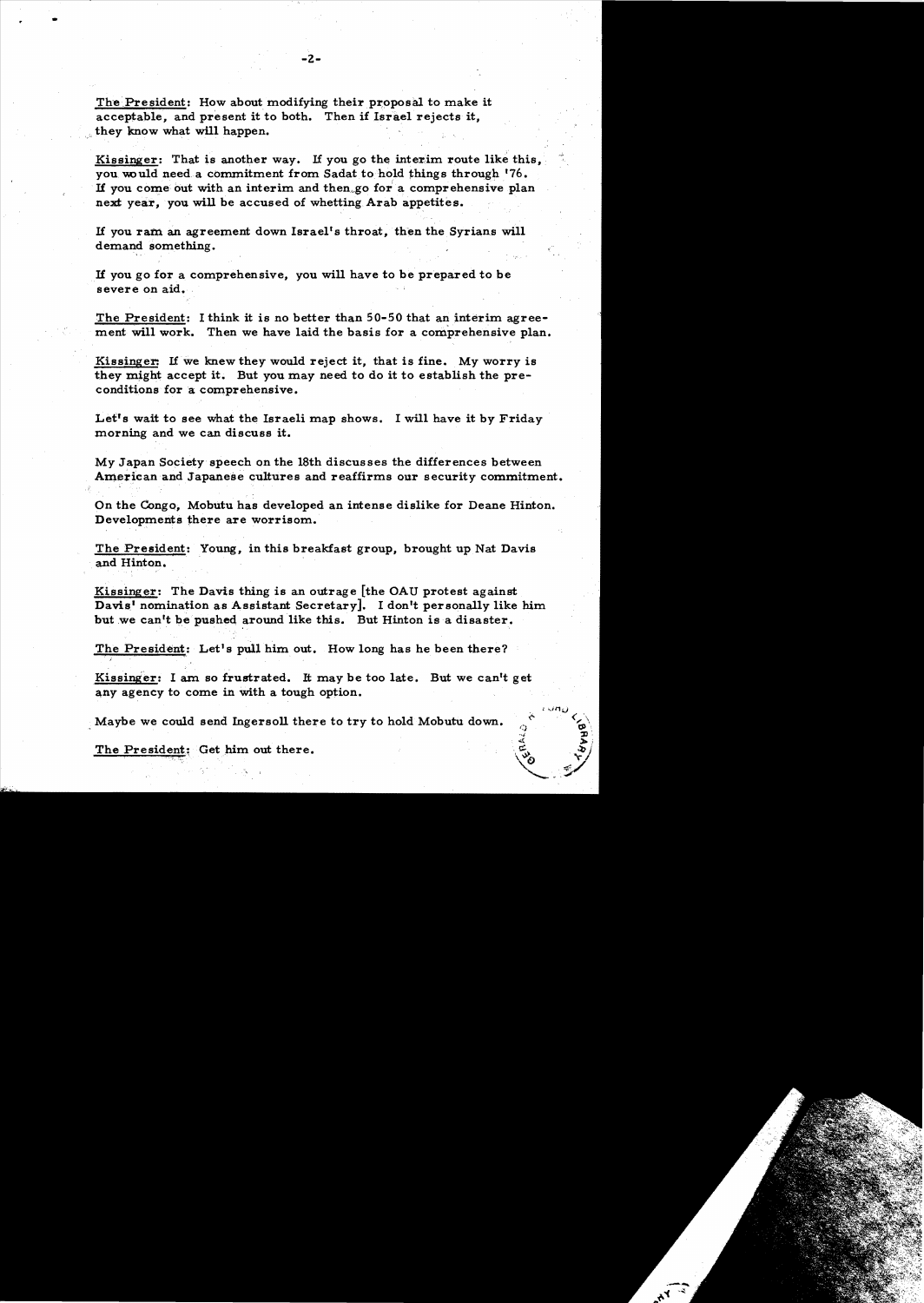Kissinger: We will have a meeting tomorrow and maybe we need an NSC meeting. We may have to put forward an NSC option, which is a bad way to do it.

We really have the Kennedy attention on these assassinations.

[Discussion of Kennedys, Kopechne, etc.]

The President: Isn't my posture the right one?

Kissinger: I think everyone should keep quiet. What the Kennedys want is to force us into a denial. We don't want to deny it; that gets them off the hook. I think we ought to stay quiet.

The President: I think a skillful reporter can take the evidence and write a story which ties in the Kennedys.

Kissinger: There is no question about the tie-in. The CIA would not be that reckless. There is more on this now than there was on Watergate until the tapes came out. There is no question about the involvement. But you should not dump on a former President.

Kissinger: Ron could say that Rockefeller pulled together all the documents he could find, and interviews. We pulled together all other documents from whatever sources. We have not evaluated them, and will turn them over to the Church Committee. We will no comment.

, and  $\sim$  15  $^{\circ}$  +  $^{\circ}$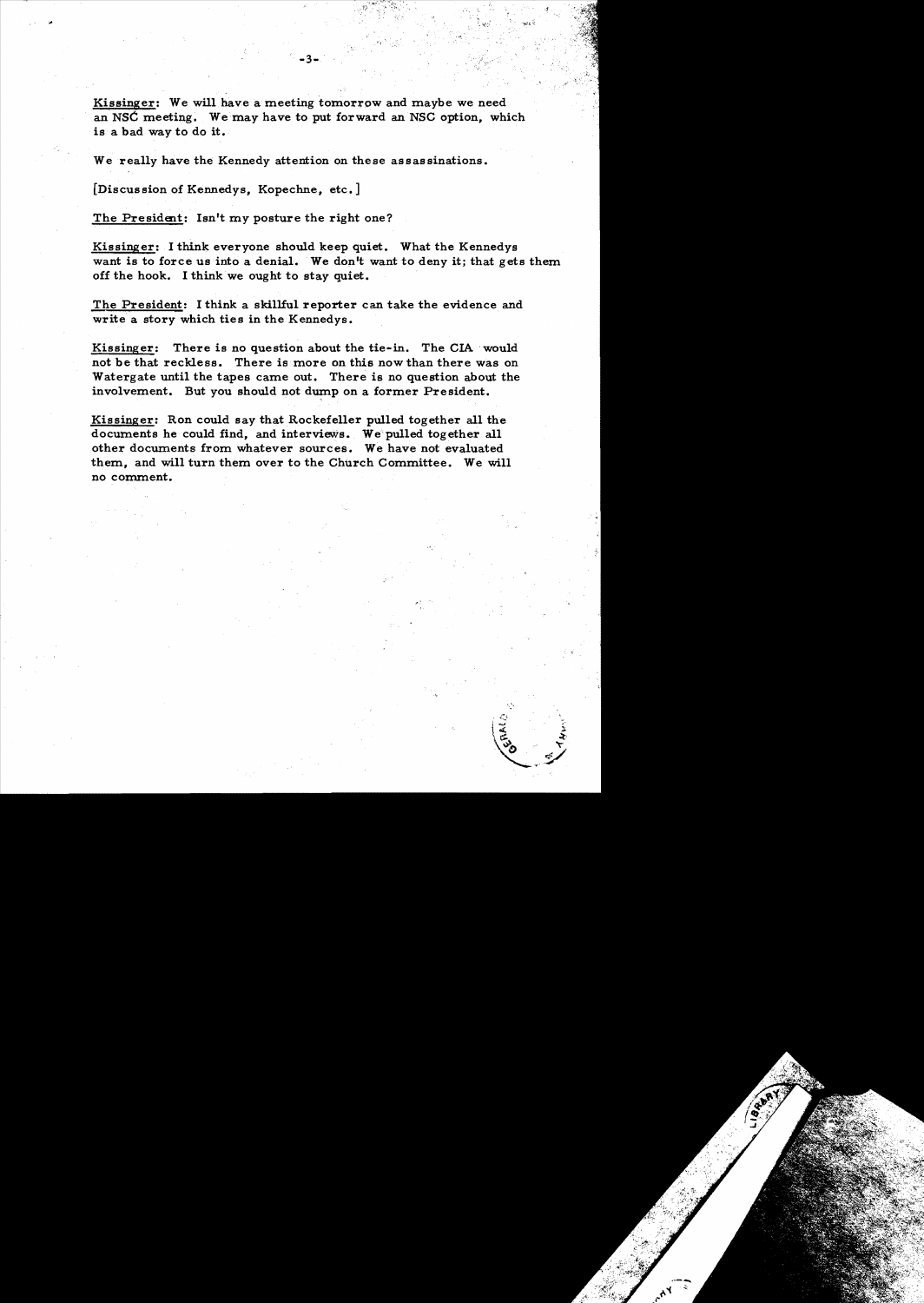$\#$  / few could Wednesday<br>9:45-10.24 AM  $\frac{1}{\sqrt{K}}$  /8 June 25 I disme be soul publish not import boy down to big Open peries homme, Shaw more sur any jugared from him. Only pissisth thing could be for containt - we see how that work  $\frac{1}{\sqrt{2}}$ Student to Class Isles told bin to tack & Zart a me one else. It will get broken pour. He trimps un shoeld art damn & lay ant purish of to set out have not could complement in. K Servill has those to have been must hep it quet-We could fill a Sambour would de la some for them that could throw another 200 ses like P for alm is exertensively. K 2 think is one of chost thing to hypon But Servin considérant le tought his hidden E elte onz. And we should present I proposed downit It will move us lort to mystert, He proposal & Cell Chan har cunt of present One Composed with for writing a anall. We can see atros my toy sund theme. But this going a Slout understand Before us fort something forward, are howeth get againmence from cands they will stay quant than 26. Turnet anguas for interior. The anot would be dig. to import w/ or seminest pressure on onde 1 Have alsoft modifying their proposed & north of

**DECLASSIFIED** JFK Assass. Rec. Collection Act of 1992  $178100041031$ <br>NARA date  $117100$  By del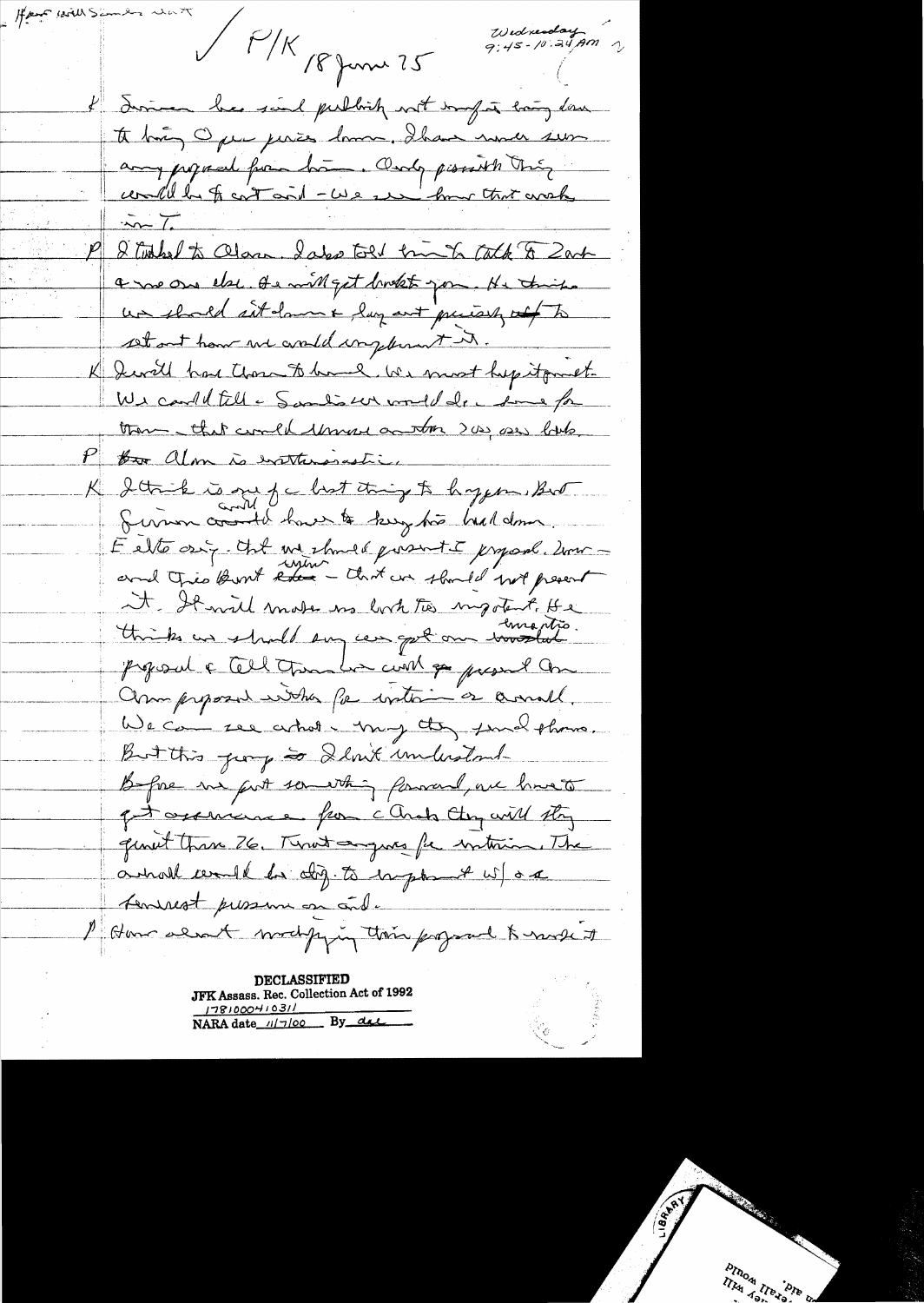acceptable, present it & look, Then if I yeste it Aug bin what will hyper K That enviter any. If you go a interim conte like Contelating them 26. If you can out as interne \* these a compre plan with you, you will he accessed of whattang Cool oppetations If you ram an agreement down to I throat, then Synan will demand possibling, If you go for compre, you will baints to jujail le la sincre on à d. P I think it we litter than 50-50 that can written agreement certil work, There are how londbach for compre plus K If me lercourthing would reject it, that fine. Un wary is they minght accept it. But you made nuel stades it & estot a predicate for a Compe. Letocroit to sur what a I may shows. I will have et la Fuda America chias. Un Japon Sonity speech desacrases dig latt USE Jeg culturales a exopériment entre entre On Cargo, Unbriton has day dan with a doche for Hunton. Dhyparts those dire currifyrme -P Young, in this lientifient group, brought my Davis. & Anston K Davis Chin, is artimes, Idroit personally like him hout and can't be pushed around his this, But Quantos in cheater.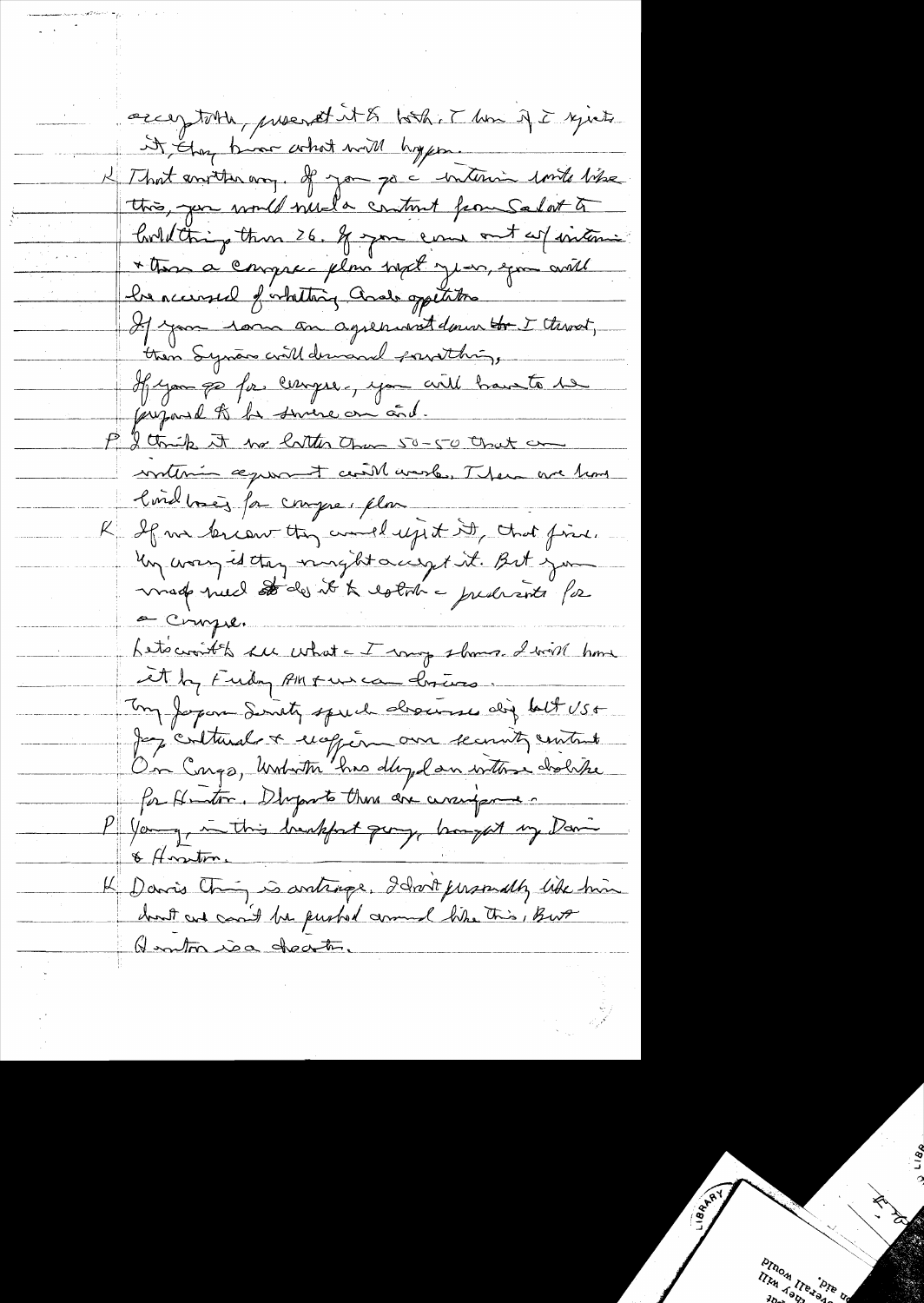P. Let's publ him ont. How larg has be been there un cont jet an aquing ti 'eare in w/a timeps Option: Traps are sont Ingerald there to try to hold montrition down P Get him and there K We will have mity toward + my be we wish an NSC mote, als may frame to fit forume an NSE. option which is bod any to be it.<br>Our really have the Kinnedy attention on these appassimation. (Discussion of Kennedys, Kopertone, etc) Me dont my posture a registance? 19 I think want should be givet. What Knowlys comt rots face un into a demal. We don't won't & dans it, that gets than off a hote-stain we onget  $\frac{1}{\sqrt{2}}$  of  $\frac{1}{\sqrt{2}}$ l'Ictinh a shilfed ujuter can take a enstema + with a stay which two in Kinishy K Three is in quistain about a tie in. The C/A would but he that rechless. There is more setting home than there was an Wattrigster the toys consant Les grandes of ministernal port you through K Rose and Log por a funcol no. are pulled of the all some dons. for chaterin to se, are home prot unhabit & will am

 $\ ÷$